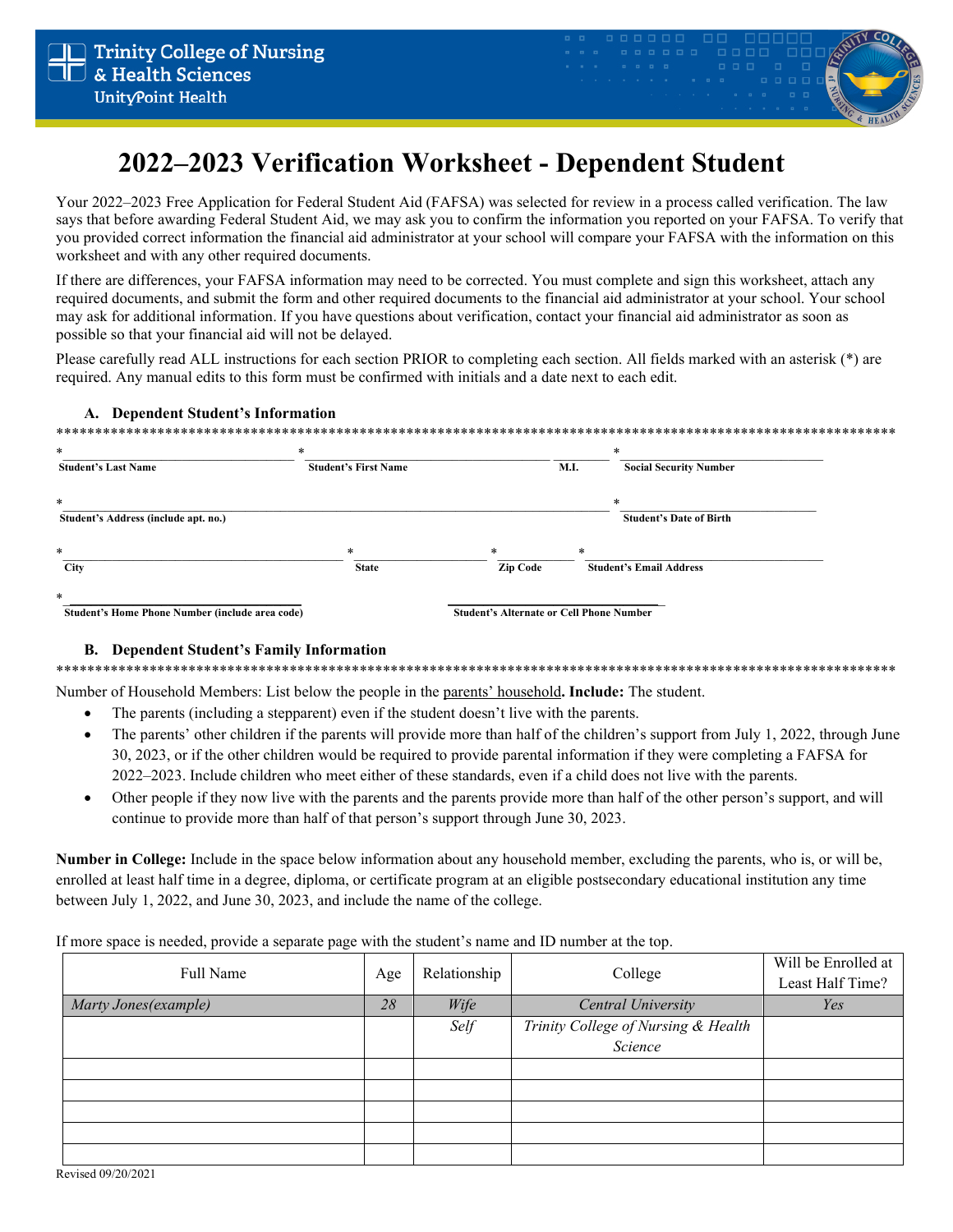

\*Name:

SSN:

## C. Dependent Student's Income Information to Be Verified

**TAX RETURN FILERS— Important Note:** The instructions below apply to the student and spouse, if the student is married. Notify the financial aid office if the student or spouse filed separate IRS income tax returns for 2020 or had a change in marital status after December 31, 2020.

Instructions: Complete this section if the student and spouse filed or will file a 2020 IRS income tax return(s). The best way to verify income is by using the IRS Data Retrieval Tool (IRS DRT) that is part of FAFSA on the Web at FAFSA.gov. In most cases, no further documentation is needed to verify 2020 income information that was transferred into the student's FAFSA using the IRS DRT if that information was not changed.

# Check the box that applies (Select ONLY one):

The student has used the IRS DRT in FAFSA on the Web to transfer 2020 IRS income tax return information into the student's FAFSA.

The student has not yet used the IRS DRT in FAFSA on the Web, but will use the tool to transfer 2020 IRS income tax return information into the student's FAFSA.

The student is <u>unable or chooses not to use</u> the IRS DRT in *FAFSA on the Web*, and insteadwill provide the institution with a 2020 IRS Tax Return Transcript(s) or a signed copy of the 2020 income tax return and applicable schedules.

A 2020 IRS Tax Return Transcript may be obtained through:

- Get Transcript by Mail Go to www.irs.gov, click "Get Your Tax Record." Click "Get Transcript by Mail."  $\bullet$ Make sure to request the "Return Transcript" and NOT the "AccountTranscript." The transcript is generally received within 10 business days from the IRS's receipt of the online request.
- $\bullet$ Get Transcript Online – Go to www.irs.gov, click "Get Your Tax Record." Click "Get Transcript Online." Make sure to request the "Return Transcript" and  $NOT$  the "Account Transcript." To use the Get Transcript Online tool, the user must have  $(1)$  access to a valid email address,  $(2)$  a text-enabled mobile phone (payas-you-go plans cannot be used) in the user's name, and (3) specific financial account numbers (such as a credit card number or an account number for a home mortgage or auto loan). The transcript displays online upon successful completion of the IRS's two-step authentication.
- Automated Telephone Request 1-800-908-9946. Transcript is generally received within 10 business days  $\bullet$ from the IRS's receipt of the telephone request.
- Paper Request Form IRS Form 4506T-EZ or IRS Form 4506-T. The transcript is generally received  $\bullet$ within 10 business days from the IRS's receipt of the paper requestform.

If the student and spouse filed separate 2020 IRS income tax returns, the IRS DRT cannot be usedand the 2020 IRS Tax Return Transcript(s) or a signed copy of the 2020 income tax return and applicable schedules must be provided for each.

- Check here if a 2020 IRS Tax Return Transcript(s) or a signed copy of the 2020 income tax return and applicable schedules is provided.
- Check here if a 2020 IRS Tax Return Transcript(s) or a signed copy of the 2020 income tax return and applicable schedules will be provided later.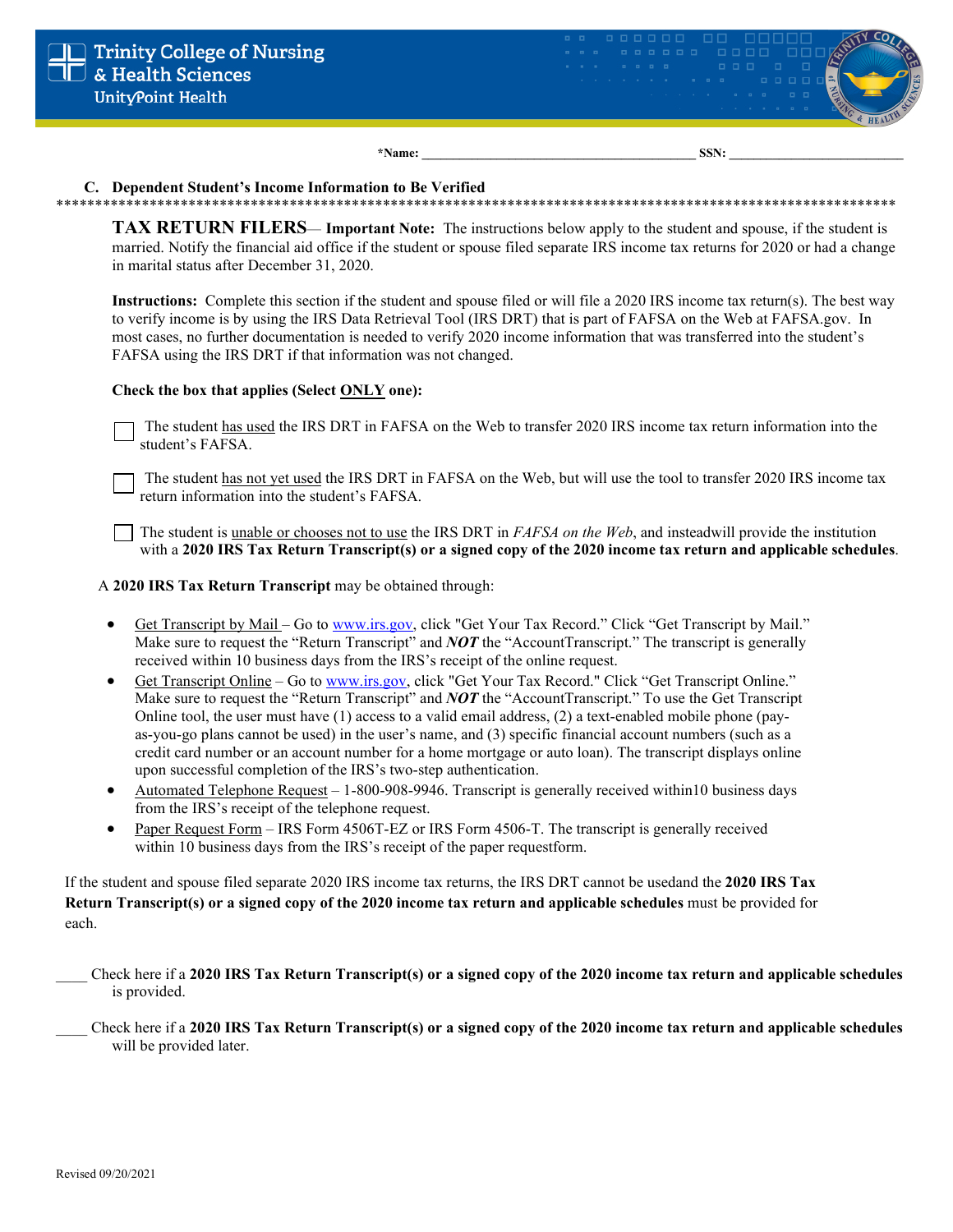

2. TAX RETURN NONFILERS— The instructions and certifications below apply to the student and spouse, if the student is married.Complete this section if the student and spouse will not file and are not required to file a 2020 income tax return with the IRS.

### **Check the box that applies (Select ONLY one):**

The student and spouse were not employed and had no income earned from work in 2020.

The student and/or spouse were employed in 2020 and have listed below the names of all employers, the amount earned from each employer in 2020, and whether an IRS W-2 form or an equivalent document is provided. [Provide copies of all 2020 IRS W-2 forms issued to the student and spouse by their employers]. List every employer even if the employer did not issue an IRS W-2 form.

If more space is needed, provide a separate page with the student's name and ID number at the top.

| <b>Employer's Name</b>                       | IRS W-2 or an Equivalent | Annual Amount  |
|----------------------------------------------|--------------------------|----------------|
|                                              | Document Provided?       | Earned in 2020 |
| (Example) ABC's Auto Body Shop               | Yes                      | \$4,500.00     |
|                                              |                          |                |
|                                              |                          |                |
|                                              |                          |                |
|                                              |                          |                |
| Total Amount of Income Earned from Work   \$ |                          |                |

Provide documentation from the IRS or other relevant tax authority dated on or after October 1, 2021 that indicates a 2020 IRS income tax return was not filed with the IRS or other relevant taxauthority, or a signed statement certifying that the individual attempted to obtain confirmation of non-filing from the IRS or other relevant tax authority and was unable to obtain the required documentation.

\_\_\_\_ Check here if confirmation of non-filing or a signed statement is provided.

\_\_\_\_ Check here if confirmation of non-filing or a signed statement will be provided later.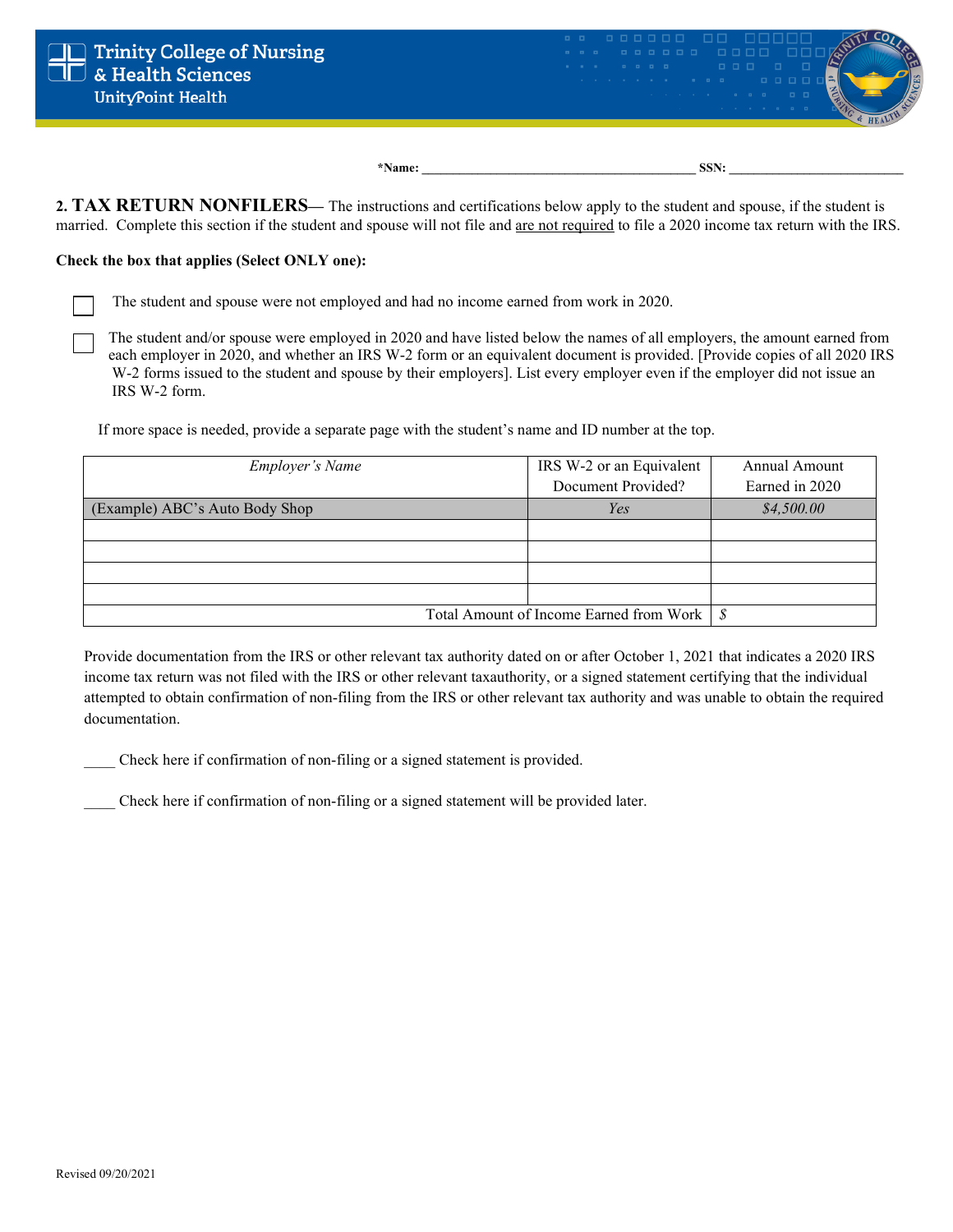

\*Name:

SSN:

#### D. Parent's Income Information to Be Verified

Note: If two parents were reported in Section B of this worksheet, the instructions and certifications below refer and apply to both parents.

- 1. TAX RETURN FILERS— Important Note: The instructions below apply to each parent included in the household. Notify the financial aid office if the parents filed separate IRS income tax returns for 2020 or had a change in marital status after December 31, 2020.
- 2. Instructions: Complete this section if the parents filed or will file a 2020 IRS income tax return(s). The best way to verify income is by using the IRS Data Retrieval Tool (IRS DRT) that is part of FAFSA on the Web at FAFSA.gov. In most cases, no further documentation is needed to verify 2020 income information that was transferred into the student's FAFSA using the IRS DRT if that information was not changed.

#### Check the box that applies (Select ONLY one):

The parents have used the IRS DRT in FAFSA on the Web to transfer 2020 IRS income tax return information into the student's FAFSA.

The parents have not yet used the IRS DRT in FAFSA on the Web, but will use the tool to transfer 2020 IRS income tax return information into the student's FAFSA.

 $\vert \cdot \vert$  The parents are unable or choose not to use the IRS DRT in FAFSA on the Web, and instead will provide the institution with a 2020 IRS Tax Return Transcript(s) or a signed copy of the  $2020$  income tax return and applicable schedules.

A 2020 IRS Tax Return Transcript may be obtained through:

- Get Transcript by Mail Go to www.irs.gov, click "Get Your Tax Record." Click "Get Transcript by Mail." Make sure to request the "Return Transcript" and **NOT** the "Account Transcript." The transcript is generally received within 10 business days from the IRS's receipt of the online request.
- Get Transcript Online Go to www.irs.gov, click "Get Your Tax Record." Click "Get Transcript Online." Make sure to request the "Return Transcript" and **NOT** the "AccountTranscript." To use the Get Transcript Online tool, the user must have  $(1)$  access to a valid email address,  $(2)$  a text-enabled mobile phone (payas-you-go plans cannot be used) in the user's name, and (3) specific financial account numbers (such as a credit card number or an account number for a home mortgage or auto loan). The transcript displays online upon successful completion of the IRS's two-step authentication.
- Automated Telephone Request 1-800-908-9946. Transcript is generally received within10 business days  $\bullet$ from the IRS's receipt of the telephone request.
- Paper Request Form IRS Form 4506T-EZ or IRS Form 4506-T. The transcript is generally received  $\bullet$ within 10 business days from the IRS's receipt of the paper requestform.

If the parents filed separate 2020 IRS income tax returns, the IRS DRT cannot be used and the 2020 IRS Tax Return Transcript(s) or a signed copy of the 2020 income tax return and applicable schedules must be provided for each.

Check here if a 2020 IRS Tax Return Transcript(s) or a signed copy of the 2020 income tax return and applicable schedules is provided.

Check here if a 2020 IRS Tax Return Transcript(s) or a signed copy of the 2020 income tax return and applicable schedules will be provided later.